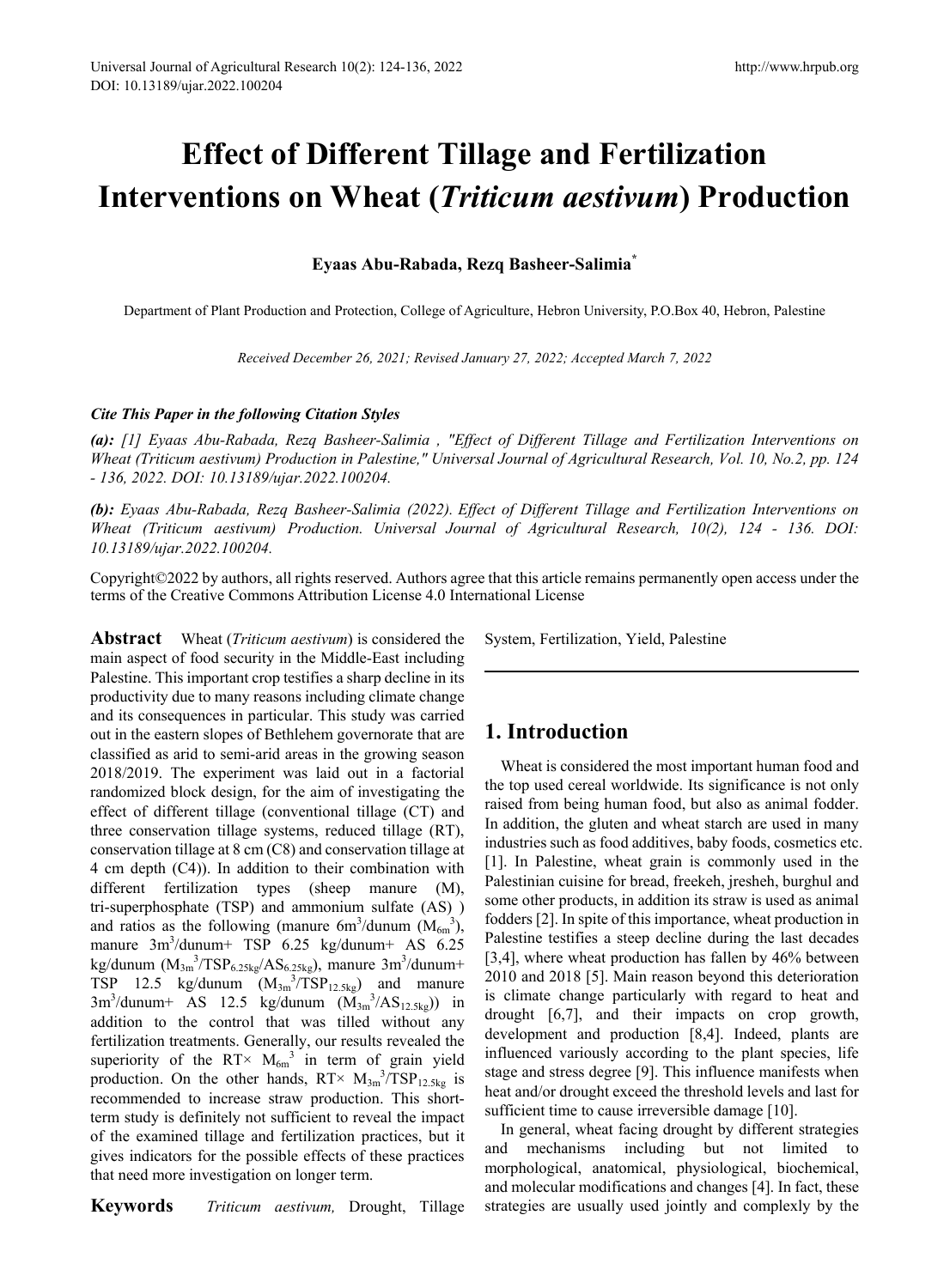plant depending mainly on the plant species (genotypes) and the developmental stages [11].

Climate change impacts especially drought could be mitigated and adapted by improving drought tolerance species [12] which is a long-term process; increasing moisture storing capacity of soils [13]; and using appropriate soil management and soil amendments [14]. Since soil is the more manageable part, researchers manipulate the agricultural practices like tillage systems, mulch, sowing rate and fertilization to improve soil properties that lead to better water use efficiency and thus higher yield [10]. Indeed, suitable management of soil practices has proven to influence wheat production, in which minimal tillage operations as a mean of conservation agriculture revealed higher production and morphological traits over the conventional systems over the long-term [15,16]. Furthermore, soil amendment by means of organic and inorganic fertilizations is found to increase wheat productivity; however organic fertilizers (manure) are found also to improve soil health and decrease water pollution [17].

Here, different tillage operations (number and depth) as well as diverse fertilizations (organic and inorganic with different ratios) as a mean of conservation agriculture were studied to determine their effects on the productivity of wheat (var. Yellow Heteya) especially in semi-arid areas. This variety has been targeted since it showed superiority production [4], among the most common cultivable wheat genotypes grown in Palestine.

# **2. Materials and Methods**

#### **2.1. Site Description**

#### 2.1.1. Location

The experiment was taken place in Za'tara town in the eastern slopes of Bethlehem governorate at an altitude of 577m above sea level. Generally, the area is classified as semi-arid region (Figure 1).



Source: Land Research Center, GIS & remote sensing unit database

**Figure 1.** Maps showed the aridity index of targeted study site (the left) and the average annual precipitation (the right)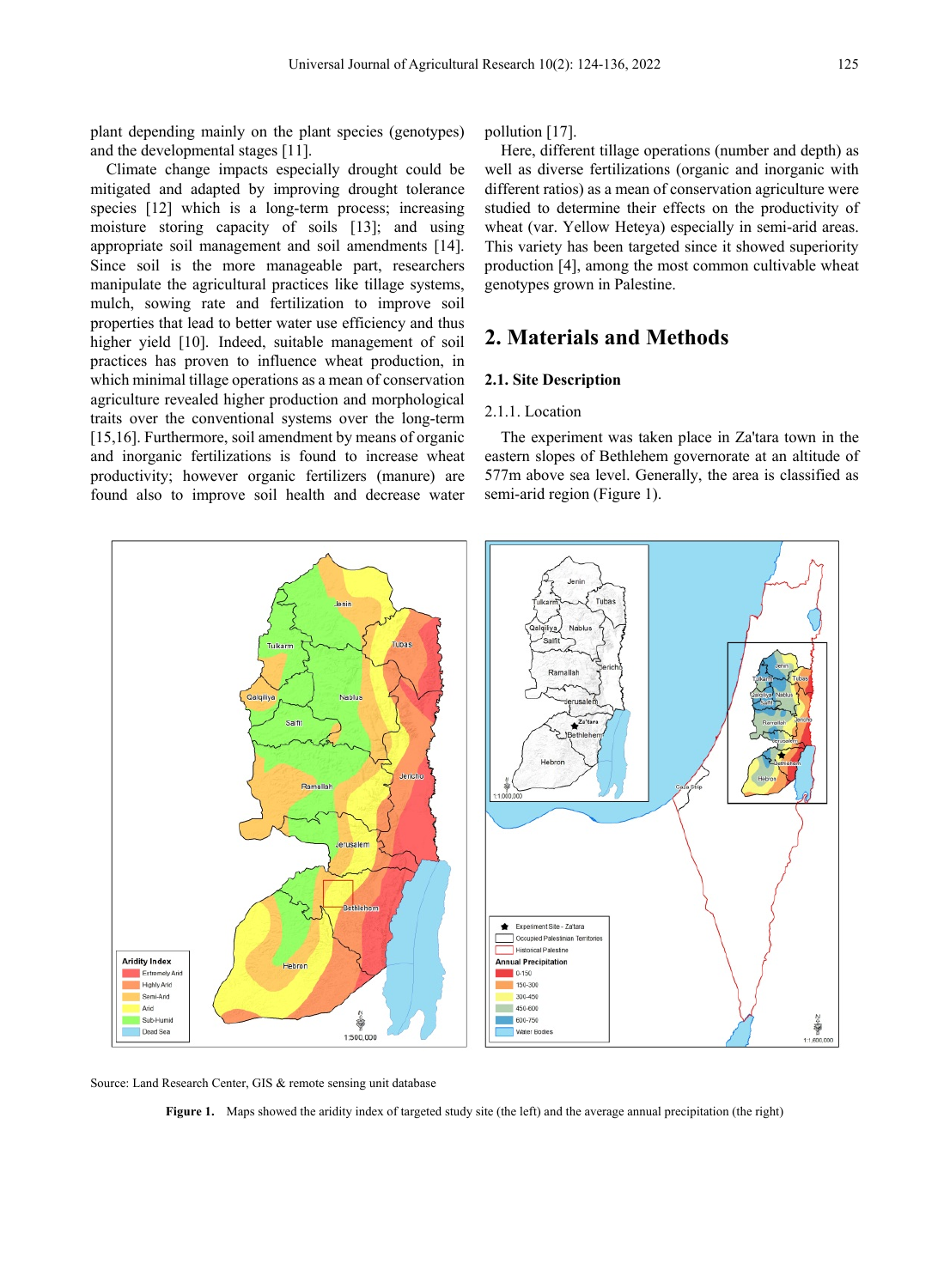#### 2.1.2. Soil Characteristics

Before plantation, soil sampling was conducted on October, 2018 via collecting 10 representative samples from 10–30 cm depth. Samples were then homogenized and subjected to different analyses that were conducted at the laboratory of soil and water, Hebron University. Soil texture has been determined by pipette method [18]. For macro element, total nitrogen analysis was achieved by Kjeldahl method [18], phosphorus and potassium by atomic absorption spectrophotometer [19]. Organic matter was analyzed by Walkley-Black method and acidity by pH meter and salinity by the electrical conductivity meter [20]. Soil moisture was analyzed by the drying method in the oven [18]. Soil analysis revealed clay-loamy texture (containing  $34.76\%$  clay content), neutral pH (pH=7.26), low organic matter content (1.38%), low salinity (EC= 0.249 ds/m), low phosphorus and nitrogen content (8.19

ppm and 0.119% respectively) and high potassium content (291.43 ppm).

#### 2.1.3. Climate

During the last decade, an average annual rainfall of about 390 mm is characterized the experimental area, however the total rainfall in the rainy season of 2018/2019 was exceptional with 621 mm and the peak was in February, 2019 (Fig. 2). Yet, uneven rainfall distribution and erratic precipitation characterized that season, but also the rain was fallen in 41 rainy days (Fig. 3) starting from Oct  $25<sup>th</sup>$ , 2018 till April  $21<sup>st</sup>$ , 2019. In addition, about 40% of the rain was fallen in three heavy raining days. During the growing season, minimum temperature was recorded in January 2019 with 8.1°C and maximum temperature was registered in April 2019 with 22.2°C (Fig. 4).



Source: Za'tara Secondary School rainfall monitoring station database





Source: Za'tara Secondary School rainfall monitoring station database

**Figure 3.** Daily rain (mm) in the experiment area November 2018 – April 2019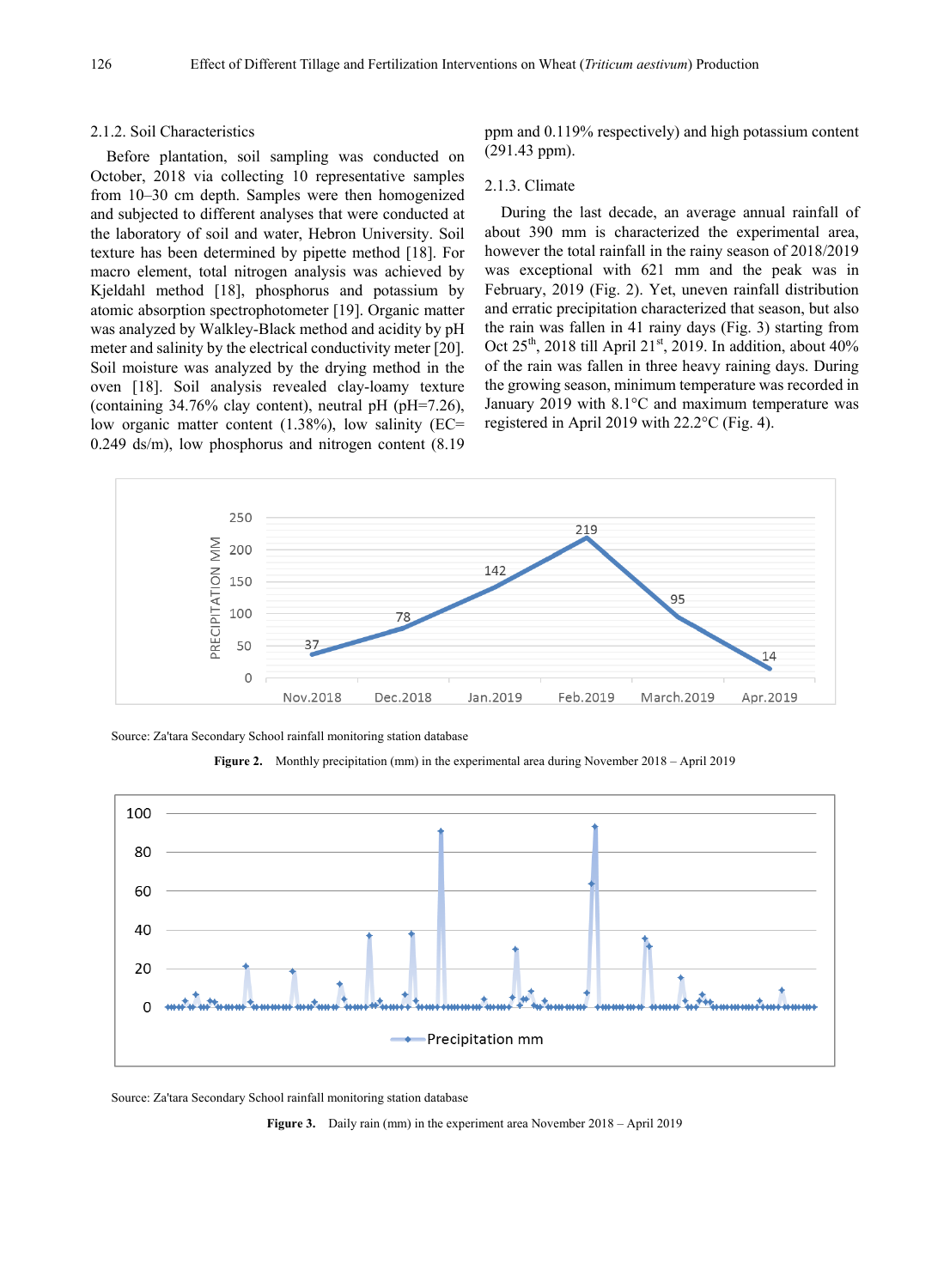

Source: The Palestinian Astronomical Society database

**Figure 4.** Minimum, Maximum, and Mean monthly temperatures °C in the experiment area during November 2018 – April 2019

#### **2.2. Plant Materials, Experimental Design, and Plantation**

To avoid any previous plantation effects, the experimental site has not been planted in the last three years and the plant residue was less than 10%. Here, a field investigation using wheat *Triticum aestivum* (var. Yellow Heteya) was implemented in November 2018. This variety is commonly planted in Palestine and it is characterized by a moderate grain production, high straw production, and medium maturity [21]. The targeted variety was investigated depending on the number of tillage practices in combination with different quantities/ratios of organic and non-organic fertilizers including sheep manure, tri-superphosphate (TSP), and ammonium sulfate (AS) as the following:

#### 2.2.1. Tillage Treatments

Conventional tillage (**CT**), twice tilled: This operation system is commonly used (10-12 cm depth) by the Palestinian farmers. Here, the plot was tilled twice by using sweep duck foot cultivator, one before the first rainfall and the second in November 25, 2018 (when the land is partially dry to enable tillage). In this type, sowing occurred manually.

Three introduced conservation tillage systems: any form of tillage that minimizes the number of tillage passes to reduce soil erosion and compaction, these including:

- Reduced/minimal tillage (RT), one time tillage with 10-12 cm depth which was taken place in November 25, 2018. Here, sowing also occurred manually.
- Conservation tillage (C8) at 8 cm depth, also done at the same date.
- Conservation tillage **(C4)** at 4 cm depth, also done at the same date.

The latest two conservation tillage systems have been accomplished via modifying local sowing machine (Fig. 5) that was equipped with shovels to split the soil surface for seed placement, in which the sowing depth was adjusted to 8cm and 4cm and the amount of seeds per dunum was

controlled to 12.5 kg/dunum (dunum= $1000m^2$ ) for all treatments. While CT and RT sites were tilled by using sweep duck foot cultivator.



Figure 5. Conservation tillage sowing machine

The conservation tillage sowing machine was heavy and more subjected for shaking due to the topsoil stones that were stuck in the shovels. To the contrary, the sweep duck foot cultivator was easier to move and less affected by shacking.

#### 2.2.2. Fertilization Treatments

Fermented sheep manure (piled for one year) was added to the site at the beginning of November 2018. The tri-superphosphate (TSP) was added at the planting date. Later, the Ammonium sulfate (AS) was added in the  $12<sup>th</sup>$ of February, 2019. The fertilization treatments were as the following:

- $\bullet$   $(\mathbf{M}_{6m}^3)$  Manure 6m<sup>3</sup>/dunum.
- $\bullet$   $(M_{3m}^{3}/TSP_{6.25kg}/AS_{6.25kg})$  Manure  $3m^{3}/d$ unum +  $6.25$ kg/dunum TSP +  $6.25$  kg/dunum AS.
- $\bullet$   $(M_{3m}^{3}/TSP_{12.5kg})$  Manure  $3m^{3}$  $3m<sup>3</sup>/dunum$  +12.5 kg/dunum TSP.
- $\bullet$   $(M_{3m}^{3}/AS_{12.5kg})$  Manure  $3m^{3}/du$ num +12.5 kg/dunum AS.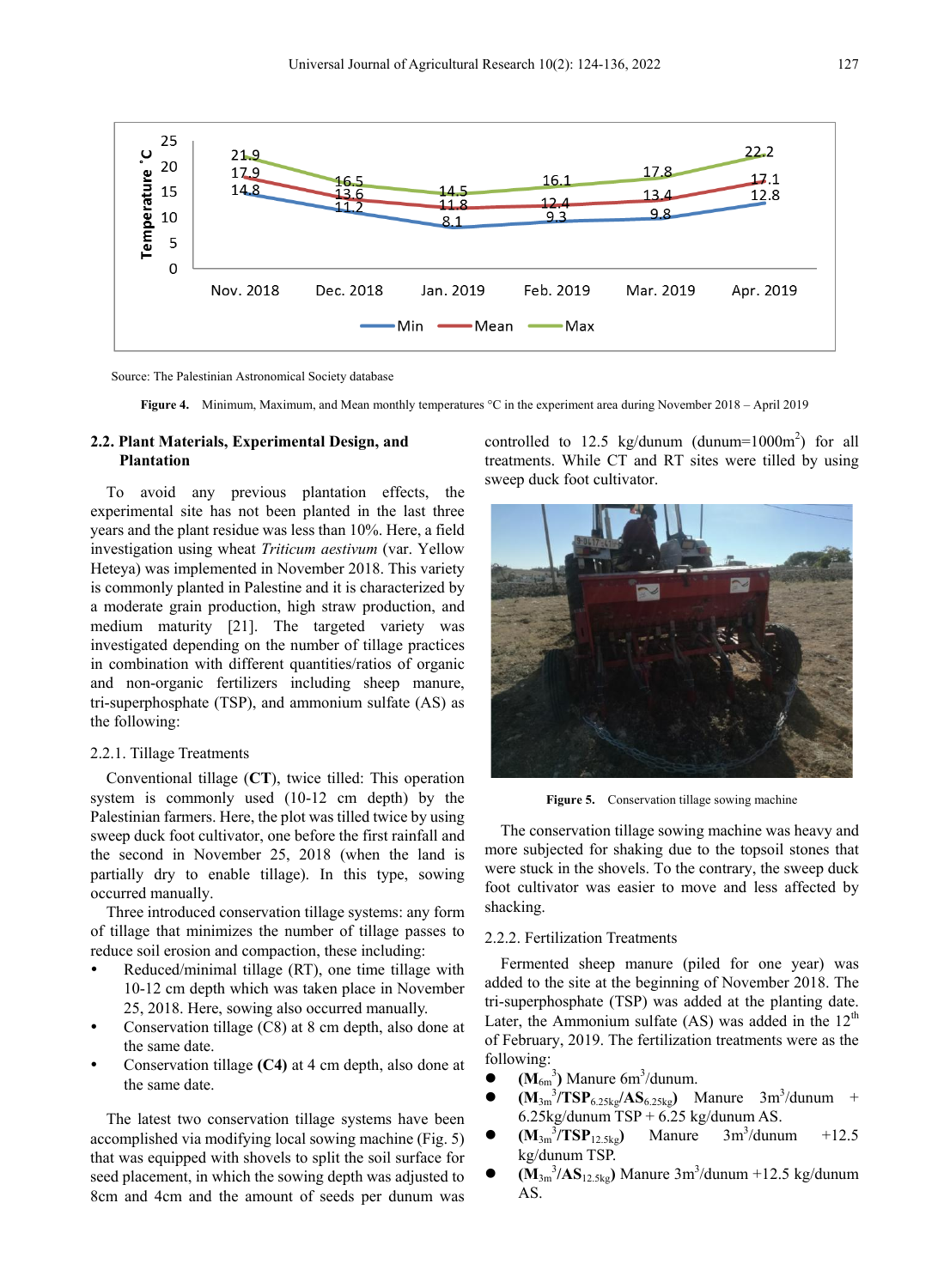The experiment was laid out in a **factorial randomized block design** with 3 replications using the net plot size of 40 m<sup>2</sup> area (8m<sup> $*$ 5m)</sup> per replicate. To isolate the plots as well as to facilitate the follow-up process (cultural practices, measurements, etc.), one- meter corridors between and around the plots were used. Adoption rate of 500 gram of seeds / replicate (equivalent to 12.5 kg/dunum), was sown. Simple random sampling was carried out on the  $21<sup>st</sup>$  of May, 2019, when the kernel became hard and cannot be dented by thumbnail and the moisture content of the kernel gets to 12-13%.

#### **2.3. Measured and Evaluated Parameters**

To evaluate the response of wheat to drought stress, many parameters are commonly used involving production characteristics (total yield weight, grain yield, straw yield, and morphological characteristics (tillering, stem length, spike length, spike length without awns and number of seeds per spike) [22, 23, 4, 24].

Sampling procedure was carried out in simple random sampling method which is suitable for the homogeneous small plots [25]. Samples were selected randomly (3 samples/plots) with the total amount of 96 samples of one meter square area that were harvested, labeled, weighed, measured, threshed and recorded separately. Accordingly, yield records were turned out to be kg/dunum.

#### **2.4. Data Analysis**

Data were statistically analyzed using one-way analysis of variance (ANOVA), followed by Least-Significance difference (LSD) that was used to compare the mean of individual parameter and Kruskal–Wallis test for some characteristic parameters that infract the assumptions of ANOVA by SPSS 22, at 95% confidence.

## **3. Results**

Results revealed statistically significant differences within the examined tillage's (CT, RT, C8 and C4) and fertilization types  $M_{3m}^{3}/TSP_{6.25kg}/AS_{6.25kg}$  $M_{3m}^{3}/TSP_{12.5kg}$  and  $M_{3m}^{3}/AS_{12.5kg}$  as well as their interactions for the three yield components including total yield, grain yield and straw yield (Table 1). Moreover, large effect sizes  $(\eta^2)$  were indicated by both treatments and their interactions as well, however the greatest yield parameters were mainly related to tillage interventions rather than the assessed fertilizers (Table 1).

Regarding the morphological parameters, tillers and stem length variables were significantly affected by the treatments and their interactions (Table 2). In addition, significant variations were also observed for spike length, spike length without awns and a number of grains per spike due to the tillage and fertilization treatments, but there were no significant differences due to their interactions (p-value  $> 0.05$ ). Hereafter, the effect sizes demonstrated the highest values with tillage treatments for the tillers, stem length and spike length. Meanwhile fertilization effect size presented the highest effect with spike length without awns as well as a number of grains per spike variables (Table 2).

| <b>Factorial analysis</b> | Total yield kg/dunum |       |         |                | Grain yield kg/dunum |         | Straw yield kg/dunum |       |         |          |
|---------------------------|----------------------|-------|---------|----------------|----------------------|---------|----------------------|-------|---------|----------|
| Sources of variation      | DF                   | F     | Sig     | n <sup>2</sup> | F                    | Sig     | $n^2$                | F     | Sig     | $\eta^2$ |
| Tillage (a)               |                      | 79.83 | $0.00*$ | 0.857          | 56.24                | $0.00*$ | 0.808                | 74.74 | $0.00*$ | 0.849    |
| Fertilizers (b)           | 4                    | 9.37  | $0.00*$ | 0.484          | 12.01                | $0.00*$ | 0.546                | 8.16  | $0.00*$ | 0.449    |
| Interaction $(a X b)$     | 12                   | 2.95  | $0.01*$ | 0.470          | 3.39                 | $0.00*$ | 0.504                | 3.10  | $0.00*$ | 0.482    |

**Table 1.** Analysis of variance of yield parameters by different fertilization and tillage practices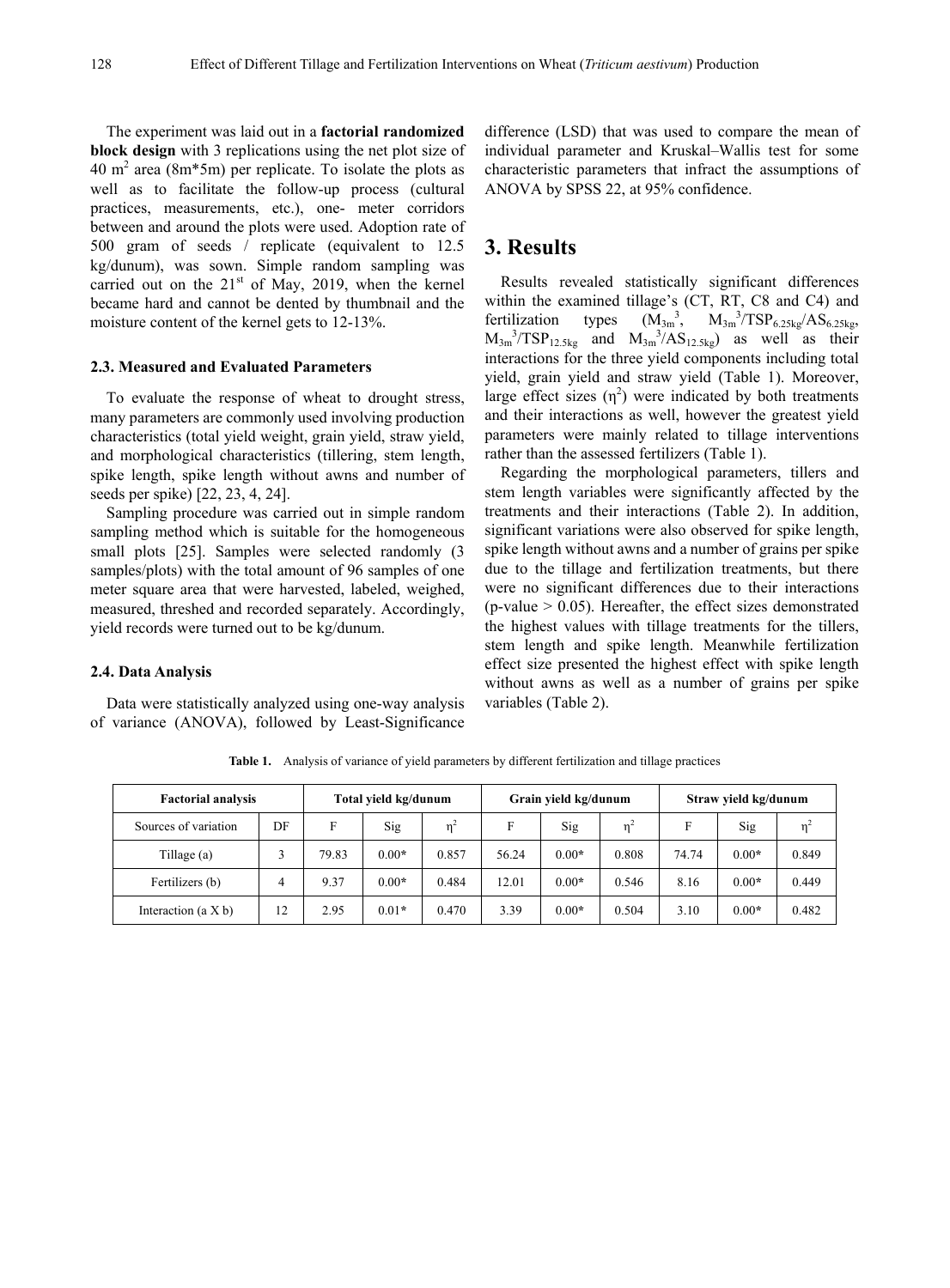| <b>Tillers</b><br><b>Factorial analysis</b> |    | Stem length |         | spike length |       |         | Length of pike-awns |      |          | No. grains/spike |       |           |      |      |          |      |
|---------------------------------------------|----|-------------|---------|--------------|-------|---------|---------------------|------|----------|------------------|-------|-----------|------|------|----------|------|
| Sources of<br>variation                     | DF |             | Sig     |              |       | Sig     | 'n                  |      | Sig      |                  |       | Sig       |      |      | Sig      |      |
| Tillage (a)                                 |    | 55.88       | $0.00*$ | 0.81         | 43.91 | $0.00*$ | 0.77                | 6.77 | $0.001*$ | 0.34             | 11.01 | $0.000**$ | 0.45 | 7.70 | $0.000*$ | 0.37 |
| Fertilizers(b)                              |    | 25.75       | $0.00*$ | 0.72         | 29.20 | $0.00*$ | 0.75                | 3.88 | $0.009*$ | 0.28             | 22.53 | $0.000**$ | 0.69 | 8.75 | $0.000*$ | 0.47 |
| Interaction (a X                            | 12 | 6.65        | $0.00*$ | 0.67         | 2.72  | $0.01*$ | 0.45                | 1.23 | 0.295    | 0.27             | 0.82  | 0.631     | 0.20 | 0.49 | 0.908    | 0.13 |

**Table 2.** Analysis of variance of morphological parameters by different fertilization and tillage practices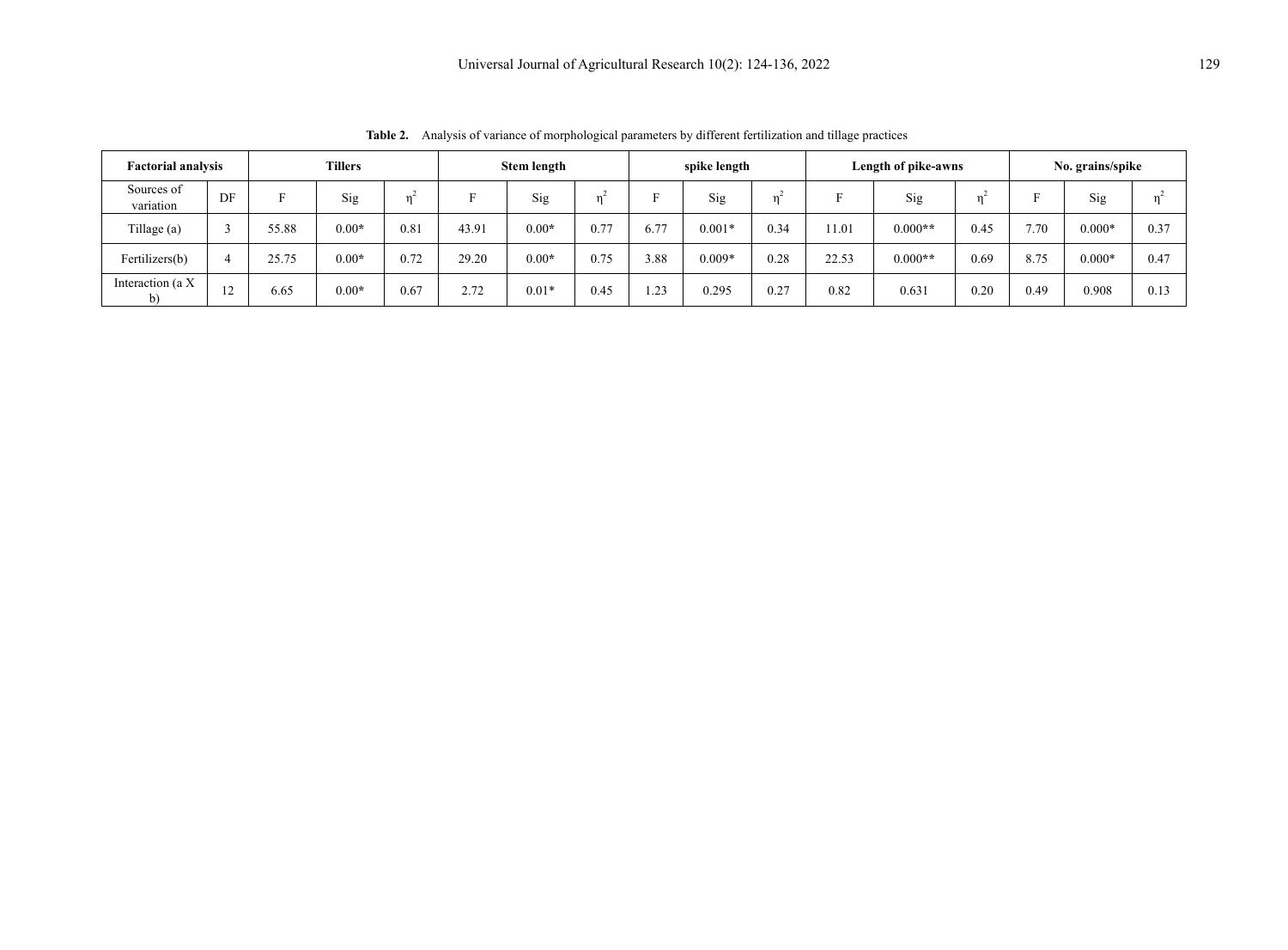| Variables                               | Tillage<br>systems |               | Test            |                                                                 |                           |                                 |                    |       |
|-----------------------------------------|--------------------|---------------|-----------------|-----------------------------------------------------------------|---------------------------|---------------------------------|--------------------|-------|
|                                         |                    | Control       | $M_{6m}^3$      | $\rm M_{3m}^{\phantom{3}}{}^{3}/TSP_{6.25kg}/$<br>$AS_{6.25kg}$ | $M_{3m}^{3}/TSP_{12.5kg}$ | $M_{3m}^{3/2}$<br>$AS_{12.5kg}$ | statistic          | Sig   |
| Table 3.1.<br>Total yield<br>(kg/dunum) | <b>CT</b>          | $475 \pm 4b$  | $1185 \pm 130a$ | $625 \pm 71b$                                                   | $1068 \pm 204a$           | $525 \pm 68b$                   | 7.879              | 0.004 |
|                                         | RT                 | $639 + 42b$   | $1105 \pm 198a$ | $1105 \pm 73a$                                                  | $1133 + 25a$              | $1050 \pm 180a$                 | 2.728              | 0.090 |
|                                         | C8                 | $68 = 21c$    | $271 \pm 63a$   | $229 + 42a$                                                     | $149 + 22b$               | $200 \pm 106a$                  | 7.367†             | 0.118 |
|                                         | C <sub>4</sub>     | $184 \pm 31a$ | $408 \pm 96a$   | $451 \pm 115a$                                                  | $160 \pm 11a$             | $287 + 46a$                     | $9.133 +$          | 0.058 |
| Table 3.2.<br>Grain yield<br>(kg/dunum) | <b>CT</b>          | $65 \pm 1ab$  | $157 \pm 27a$   | $66 \pm 8ab$                                                    | $83 \pm 38ab$             | $50\pm1$ b                      | 8.167†             | 0.086 |
|                                         | RT                 | $54 \pm 4d$   | $234 \pm 30a$   | $151 \pm 15b$                                                   | $134 \pm 12bc$            | $130 \pm 37$ bc                 | 7.831              | 0.004 |
|                                         | C8                 | $9 \pm 3a$    | $27 + 4a$       | $21 \pm 6a$                                                     | $12 \pm 1a$               | $23.33 \pm 9.90a$               | 1.734              | 0.219 |
|                                         | C <sub>4</sub>     | $15 \pm 2a$   | $39 \pm 12a$    | $54 \pm 72a$                                                    | $15 \pm 1a$               | $18 \pm 2a$                     | $3.767+$           | 0.439 |
| Table 3.3.<br>Straw yield<br>(kg/dunum) | <b>CT</b>          | $410 \pm 5a$  | $1028 \pm 105a$ | $560 \pm 63a$                                                   | $985 \pm 200a$            | $475 \pm 67a$                   | 11.33 <sup>†</sup> | 0.023 |
|                                         | RT                 | $584 \pm 40b$ | $871 \pm 168a$  | $954 \pm 58a$                                                   | $1000 \pm 22a$            | $920 \pm 144a$                  | 2.486              | 0.111 |
|                                         | C8                 | $59 \pm 21a$  | $244 \pm 65a$   | $207 \pm 42a$                                                   | $136 \pm 21a$             | $176 \pm 96a$                   | 8.267†             | 0.082 |
|                                         | C <sub>4</sub>     | $169 \pm 31a$ | $370 \pm 83b$   | $397 + 98a$                                                     | $145 \pm 10b$             | $269 \pm 48ab$                  | $3.257+$           | 0.059 |

**Table 3.** Comparison of means of yield parameters due to tillage and fertilizer interaction effect

- Comparison of means using one-way ANOVA and LSD.

†: Comparison of means using Independent samples kruskal wallis test.

- Different letters within row indicate a significant difference at the level 5%, the value represent means  $\pm$  SE

- Conventional tillage (CT), Reduced tillage (RT), Conservation tillage at 8cm depth (C8), Conservation tillage at 4cm depth (C4).

- Manure (M), Tri superphosphate (TSP), Ammonium sulfate (AS).

- Manure 6m<sup>3</sup>/dunum (M<sub>6m</sub>3), Manure 3m<sup>3</sup>/dunum + 6.25kg/dunum TSP + 6.25 kg/dunum AS (M<sub>3m</sub><sup>3</sup>/TSP<sub>6.25kg</sub>/AS<sub>6.25kg</sub>), Manure 3m<sup>3</sup>/dunum +12.5 kg/dunum TSP ( $M_{3m}^{3}/TSP_{12.5kg}$ ), Manure 3m<sup>3</sup>/dunum +12.5 kg/dunum AS ( $M_{3m}^{3}/AS_{12.5kg}$ ).

In general, RT and CT showed significantly higher wheat yield components than C4 and C8 respectively; however RT exhibited the highest production values among tillage types and fertilizers treatments as well as their interactions (Table 3).

For total production variable (Table 3.1), RT exhibited significantly higher total wheat production over the other tillage types followed by the CT. Meanwhile, no significant production values (narrow range between 1050 to 1133 kg/dunum) were observed among the examined fertilizers types in combination with RT.

Also, grain production was significantly affected by the tested practices (Table 3.2), where the reduced tillage presented the highest grain production among all the other treatments, while the lowest values were for the C4 and C8 respectively. Besides, there were significant variations among the fertilization treatments, where generally the  $M_{6m}$ <sup>3</sup> revealed significantly higher values than the other treatments and the highest value was recorded for  $RT \times M_{6m}^3$  (234 kg/dunum).

On the other hand, straw yield varied significantly among the treatments, in which the highest significant values were recorded for  $CT \times M_{6m}^{3}$  (1028 kg/dunum) followed by  $RT \times M_{3m}^{3} / TSP_{12.5kg}$  (1000 kg/dunum). However, the C4 and C8 and their interactions with the tested fertilizers were also revealed the lowest straw production values (Table 3.3).

In reference to the morphological traits; results exhibited

significant highest values for tillering variable for the RT over the other tillage practices, furthermore its interactions with the examined fertilizers were also revealed significantly highest values in which the maximum tillering value was observed in  $RT \times M_{6m}^3$  (4.10) followed by  $RT \times M_{3m}^{3}/TSP_{12.5kg}$  (Table 4.1). Similar trends go also with RT and stem length trait, however its highest values were recorded for  $RT \times M_{3m}^3 / TSP_{12.5kg}$  and  $CT \times M_{6m}^3$  (90 cm) (Table 4.2).

Concerning the spike length, RT exhibited significant higher values over the other evaluated tillage practices and examined fertilizers except with  $M_{3m}^{3} / TSP_{6.25kg} / AS_{6.25kg}$ mixed fertilizer which showed slightly lower than CT. Here, the highest spike length was registered for  $RT \times M_{3m}^3 / AS_{12.5kg}$  (14.99 cm) followed by  $RT \times M_{6m}^3$ (14.75 cm) (Table 4.3).

Regarding the spike length without awns trait, RT revealed significantly the highest values compared to the other tillage's and fertilizer's treatments, however no significant differences were presented between the fertilizer's types (Table 4.4). According to the number of seeds per spike variable, RT recorded significantly higher values over the other tillage treatments; but it revealed significantly lower value than the examined fertilizers (Table 4.5). Furthermore, the highest number of seeds per spike was recorded for RT ×  $M_{3m}^{3}/AS_{12.5kg}$  and RT ×  $M_{3m}^{3}/TSP_{6.25kg}/AS_{6.25kg}$  by 39.13 and 39.10 respectively.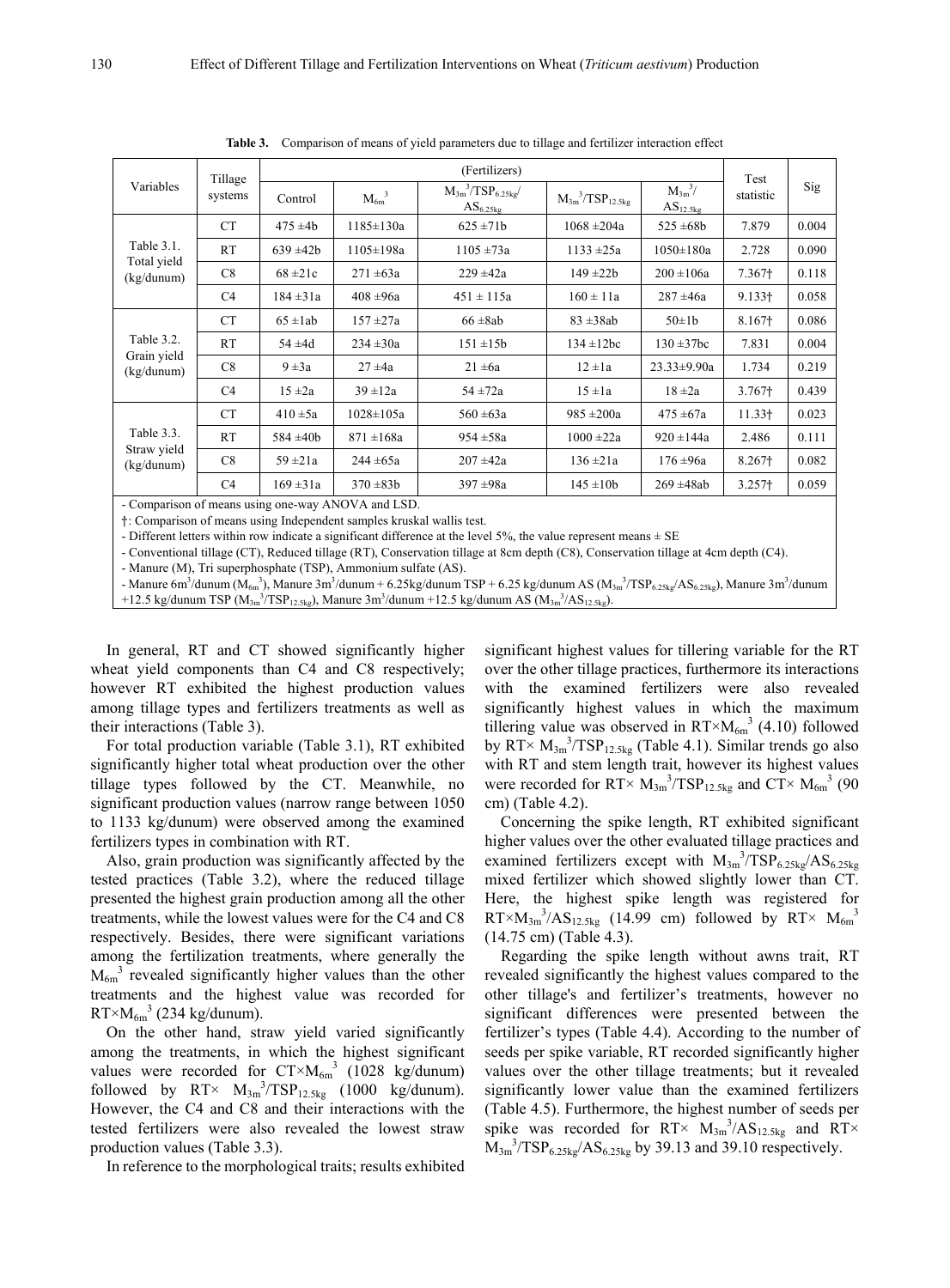| Variables                                      | Tillage<br>systems |                    | Test                |                                                                               |                           |                          |                     |       |
|------------------------------------------------|--------------------|--------------------|---------------------|-------------------------------------------------------------------------------|---------------------------|--------------------------|---------------------|-------|
|                                                |                    | Control            | $M_{6m}^3$          | $\overline{\mathrm{M_{3m}}^3}/\mathrm{TSP_{6.25kg}}$<br>/AS <sub>6.25kg</sub> | $M_{3m}^{3}/TSP_{12.5kg}$ | $M_{3m}^{3}/AS_{12.5kg}$ | statistic           | Sig   |
| Table 4.1.<br>Tillers<br>(cm)                  | <b>CT</b>          | $2.00 \pm 0.29a$   | $3.50 \pm 0.42a$    | $1.60 \pm 0.15a$                                                              | $3.60 \pm 0.30a$          | $2.20 \pm 0.06a$         | 11.750+             | 0.019 |
|                                                | <b>RT</b>          | $2.00 \pm 0.06c$   | $4.10 \pm 0.29a$    | $3.13 \pm 0.20$                                                               | $4.07 \pm 0.15a$          | $3.87 \pm 0.39$ ab       | 13.095              | 0.001 |
|                                                | C8                 | $1.45 \pm 0.03a$   | $1.83 \pm 0.15a$    | $1.80 \pm 0.10a$                                                              | $1.33 \pm 0.07a$          | $1.90 \pm 0.23a$         | 10.515+             | 0.033 |
|                                                | C <sub>4</sub>     | $1.20 \pm 0.06a$   | $1.90 \pm 0.10a$    | $1.60 \pm 0.20a$                                                              | $3.60 \pm 0.53a$          | $1.53 \pm 0.12a$         | 9.924+              | 0.042 |
|                                                | <b>CT</b>          | $64 + 2.65c$       | $90 \pm 1.55a$      | $75 \pm 2.13b$                                                                | $87 + 4.48a$              | $71 \pm 3.30$ bc         | 13.230              | 0.001 |
| Table 4.2.<br>Stem length<br>(cm)              | RT                 | $74 \pm 1.63b$     | $86 \pm 2.13a$      | $88 \pm 1.21a$                                                                | $90 \pm 3.22a$            | $86 \pm 1.69a$           | 9.028               | 0.002 |
|                                                | C8                 | $47 \pm 1.69$      | $74 \pm 4.31a$      | $66 \pm 5.27ab$                                                               | $64 \pm 0.12$ ab          | $64 \pm 2.39ab$          | 9.317+              | 0.054 |
|                                                | C <sub>4</sub>     | $54 \pm 1.72b$     | $70 \pm 3.62ab$     | $72 \pm 4.14ab$                                                               | $85 \pm 6.70a$            | $64 \pm 2.50$ ab         | $10.43+$            | 0.034 |
| Table 4.3.<br>Spike length<br>(cm)             | <b>CT</b>          | $12.45 \pm 0.17$ b | 13.86±0.29ab        | 14.47±0.35a                                                                   | 14.19±0.55ab              | $13.04 \pm 0.13$ ab      | 11.011 <sup>†</sup> | 0.026 |
|                                                | RT                 | $14.34 \pm 0.65a$  | $14.75 \pm 0.38a$   | 13.94±0.12a                                                                   | $14.44 \pm 0.73a$         | 14.99±0.38a              | 0.643               | 0.644 |
|                                                | C8                 | $12.64 \pm 1.63a$  | $13.81 \pm 0.50a$   | 13.95±0.22a                                                                   | 13.48±0.42a               | $13.47 \pm 0.55a$        | 1.110               | 0.404 |
|                                                | C <sub>4</sub>     | $12.75 \pm 0.17$ b | $13.82 \pm 0.37$ ab | 13.29±0.06ab                                                                  | $13.92 \pm 0.25a$         | $13.61 \pm 0.58$ ab      | 1.941               | 0.180 |
|                                                | <b>CT</b>          | $4.21 \pm 0.3a$    | $6.05 \pm 0.32$ ab  | $5.21 \pm 0.28$ ab                                                            | $6.26 \pm 0.14a$          | $5.29 \pm 0.21$ ab       | $11.32 +$           | 0.023 |
| Table 4.4.<br>Spike length                     | RT                 | $5.29 \pm 0.30b$   | $6.38 \pm 0.15a$    | $6.06 \pm 0.16a$                                                              | $6.29 \pm 0.17a$          | $6.37 \pm 0.04a$         | 6.393               | 0.008 |
| without awns                                   | C8                 | $4.09 \pm 0.42$    | $5.81 \pm 0.22a$    | $5.10 \pm 0.32$ ab                                                            | $5.76 \pm 0.45a$          | $5.18 \pm 0.33$ ab       | 3.764               | 0.041 |
| (cm)                                           | C <sub>4</sub>     | $4.09 \pm 0.14c$   | $5.54 \pm 0.22$ ab  | $5.18 \pm 0.46$                                                               | $6.26 \pm 0.20a$          | $4.95 \pm 0.35$ bc       | 7.092               | 0.006 |
| Table 4.5.<br>Number of<br>grains per<br>spike | <b>CT</b>          | $22.33 \pm 2.2b$   | $33.13 \pm 3.17$ ab | $28.87 \pm 1.01a$                                                             | $31.57 \pm 2.83a$         | $32.60 \pm 1.75a$        | 3.621               | 0.045 |
|                                                | <b>RT</b>          | $29.73 \pm 2.2a$   | $35.47 \pm 2.94a$   | 39.10±1.39a                                                                   | 34.80±6.38a               | $39.13 \pm 1.65a$        | 4.533+              | 0.339 |
|                                                | C8                 | $19.87 \pm 2.2b$   | 34.57±2.02ab        | $28.93 \pm 2.56a$                                                             | $30.23 \pm 4.01a$         | $30.33 \pm 3.31a$        | 3.461               | 0.051 |
|                                                | C <sub>4</sub>     | $19.83 \pm 1.8b$   | $31.37 \pm 1.07a$   | 29.23±4.07a                                                                   | 30.30±3.29a               | 27.27±2.49ab             | 2.783               | 0.086 |

**Table 4.** Comparison of means of morphological parameters due to tillage and fertilizer interaction effect

- Comparison of means using one-way ANOVA and LSD.

†: Comparison of means using Independent samples kruskal wallis test.

- Different letters within row indicate a significant difference at the level 5%, the value represent means  $\pm$  SE

- Conventional tillage (CT), Reduced tillage (RT), Conservation tillage at 8cm depth (C8), Conservation tillage at 4cm depth (C4).

- Manure (M), Tri superphosphate (TSP), Ammonium sulfate (AS).

- Manure 6m<sup>3</sup>/dunum (M<sub>6m</sub>3), Manure 3m<sup>3</sup>/dunum + 6.25kg/dunum TSP + 6.25 kg/dunum AS (M<sub>3m</sub><sup>3</sup>/TSP<sub>6.25kg</sub>/AS<sub>6.25kg</sub>), Manure 3m<sup>3</sup>/dunum +12.5 kg/dunum TSP ( $M_{3m}^{3}$ /TSP<sub>12.5kg</sub>), Manure 3m<sup>3</sup>/dunum +12.5 kg/dunum AS ( $M_{3m}^{3}$ /AS<sub>12.5kg</sub>).

## **4. Discussion**

Drought stress as the main aspect of climate change is the key limiting factor for any crop growth, development and production. Generally, drought resulted in crop water deficit which mainly arises from insufficient or uneven precipitation and accordingly shortage of soil moisture [26,27]. Indeed, drought threats our existence with serious consequences like famine and food insecurity [28].

### **4.1. Climate**

The crucial indicators for farmers and researchers to anticipate the growing season are rainfall and temperature [29]. Despite the low precipitation, the irregular rainfall distribution and erratic precipitation patterns also cause substantial negative influence on crops productivity [26]. In fact, light precipitation usually wets the soil surface which might not reach the sowing depth to activate seeds germination [30], resulting thereby in low crop production. In case of wheat, its growth and development are considered as a stage-dependent requirement crop [31], where the greatest wheat development occurs under deep-root water uptake from a usual depth of 20-50 cm. Accordingly most of light rain evaporates due to the effect of atmospheric and soil temperature [32]. Furthermore, temperature accelerates the evapotranspiration and reduces the water use efficiency [30]. Here, the harsh conditions including low precipitation and the high average temperature (Fig. 2 and Fig. 4) which characterize the region might explain the general significant low production in comparison to the world average wheat production. In addition, rainfall is not regularly distributed throughout the winter season, but rather the massive majority comes during short and intense periods of time (Fig. 2), which further worsens the problem of water availability for crop production [8], and increasing soil erosion as a result of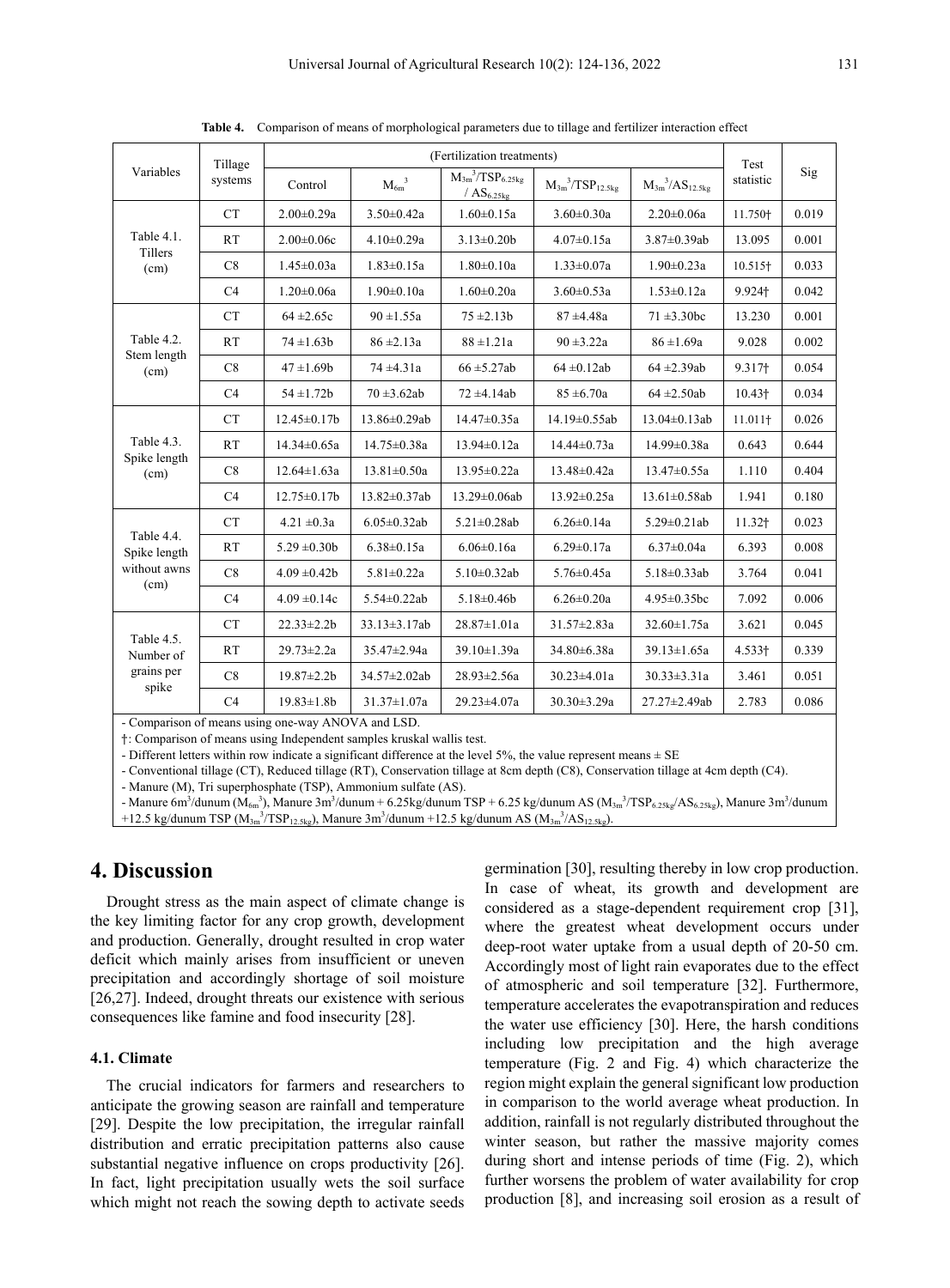water runoff [33] and nutrients leaching [34]. For that, efforts have been made to mitigate drought impact [35].

#### **4.2. Production Indicators**

The efficiency of the tillage practices as a tool to mitigate drought effect, improve soil properties (mainly soil moisture, nutrients uptake, soil organic matter), and increase wheat production under rain fed conditions has been documented by many researchers [36,37,38,39].

In this study, the higher values of CT compared to the RT in some yield and morphological parameters could be explained by the effect of the initial transition from the conventional to the conservation practices [40], indeed this is a short- term study (one season) and is definitely not sufficient to reveal the impact of the examined tillage and fertilization practices, but it gives indicators for the possible effects of these practices that need more investigation on longer term.

Nevertheless, the superiority of RT in most yield parameters could be related to the positive effect of the reduced tillage mainly on soil properties, in which RT was found to improve soil physical and biochemical properties more than CT in a five- year experiment, resulting thereby in higher wheat yield [36]. Furthermore, RT increases soil moisture content which resulted from lower bulk density [41], better water infiltration and soil conservation capacity [42], thus enhancing root number [43] as well as root development and water absorption [44], consequently, increasing the fertilization impact on yield parameters. This indeed explains the significant variation between the unfertilized and the fertilized treatments [45].

Other approach of the effects of RT practice on wheat production is also revealed via increasing the mycorrhizae spores number and total organic carbon which shown better soil quality in comparison to CT [46]. Furthermore, Ghaley et al. [47] attributed the highest wheat production to the high soil organic carbon that conserves more moisture and encourages nutrients uptake. Indeed, the Arbuscular mycorrhizal fungi mainly improve nitrogen (N) and phosphorus (P) uptake and accordingly increasing wheat yield [48]. Also the results of the same study indicated that wheat response to Arbuscular mycorrhizae is affected by wheat genotypes. Here, our tested genotype (var. Yellow Heteya) could be more responsive to Arbuscular mycorrhizae and may be one of the possible explanations of the exhibited higher yield values compared to a previous study on the performance of six Palestinian wheat genotypes [49].

Regarding the fertilization practices, the highest production values presented by  $M_{6m}^{3}$  usage over the other fertilization treatments could be elucidated to the improvement in soil properties and nutrients availability that resulted from using the organic manure. In fact, organic manure increases water holding capacity, aggregates stability and nutrients uptake [50]. Moreover, organic manure reduces the soil pH and provides more carbon for the phosphate solubilizing bacteria that results more P availability [51]. In addition, it improves soil enzymatic activities (e.g. alkaline phosphatases, urease, dehydrogenase, β-glucosidasen) that indicate better soil quality and thus increase wheat yield [52]. On the other hand, the highest total yield for  $CT \times M_{6m}^3$  could be explained by the effect of the conventional tillage (twice tilled) that accelerates the manure decomposition and nutrients release compared to the conservation systems especially in the initial transformation stage from the conventional system towards the conservative system [53,54].

Also, the exhibited higher RT and CT values in combinations with  $M_{3m}^{3}/TSP_{12.5kg}$  (1133 kg and 1068kg respectively) could be related to the higher P input and its high availability in the soil as a result of its enhancement with tillage practices [51,39].

However, the lower yield parameters of  $M_{3m}^{3}/TSP_{6.25kg}/AS_{6.25kg}$  compared to the  $M_{3m}^{3}/TSP_{12.5kg}$ might be related to the lower phosphorus and high nitrogen content in such mixed-fertilizers [55,51]. According to Ghaley et al. [47] it was found that the more the N fertilization increased, the less the effect of soil organic carbon and consequently the total wheat production. This remarkable decline of the nitrogen impact could be interpreted by the nitrogen immobilization that resulted from the higher C:N ratio [56, 57]. This result complies with our results, where  $RT \times M_{3m}^3 / AS_{12.5kg}$  and  $CT \times$  $M_{3m}^{3}/AS_{12.5kg}$  revealed the lowest total yield compared to the other RT and CT combinations.

Contrary to these findings, the conservation tillage (C8 and C4 and their combination with fertilizers) revealed the lowest production values. These low values could be related to the low seeds germination rate resulted from the shallower sowing depth that is highly affected by the atmospheric conditions especially moisture and temperature [58], in which the lack of soil mulch (straw mulch) exacerbates the effect of soil moisture evaporation and temperature fluctuation on seeds germination [59]. Also, the low wheat density which resulted from the low seeds germination could explain this low production [60]. Moreover, the low wheat density in C8 and C4 tillage systems gives way to higher weed density that competes with wheat and reduces the yield [61]. Duchemin et al. [62] found that lower wheat vegetation coverage induces soil water lose, which increases the drought effect on wheat.

Another possible explanation for the significant lower wheat production of C8 and C4 tillage systems compared to the RT and CT is the effect of rain pattern in the study area which is subjected to splash erosion due to its shallow tillage's, in addition to the low vegetation cover characteristics [63]. Indeed, such erosion that resulted from the intensive shadow rain increases water loss and causes nutrients leaching [33], resulting thereby in low wheat production in such tillage practices. Besides, wheat canopy characteristics (e.g. cover, structure etc.) may influence the wheat yield by modifying the temperature, respiration and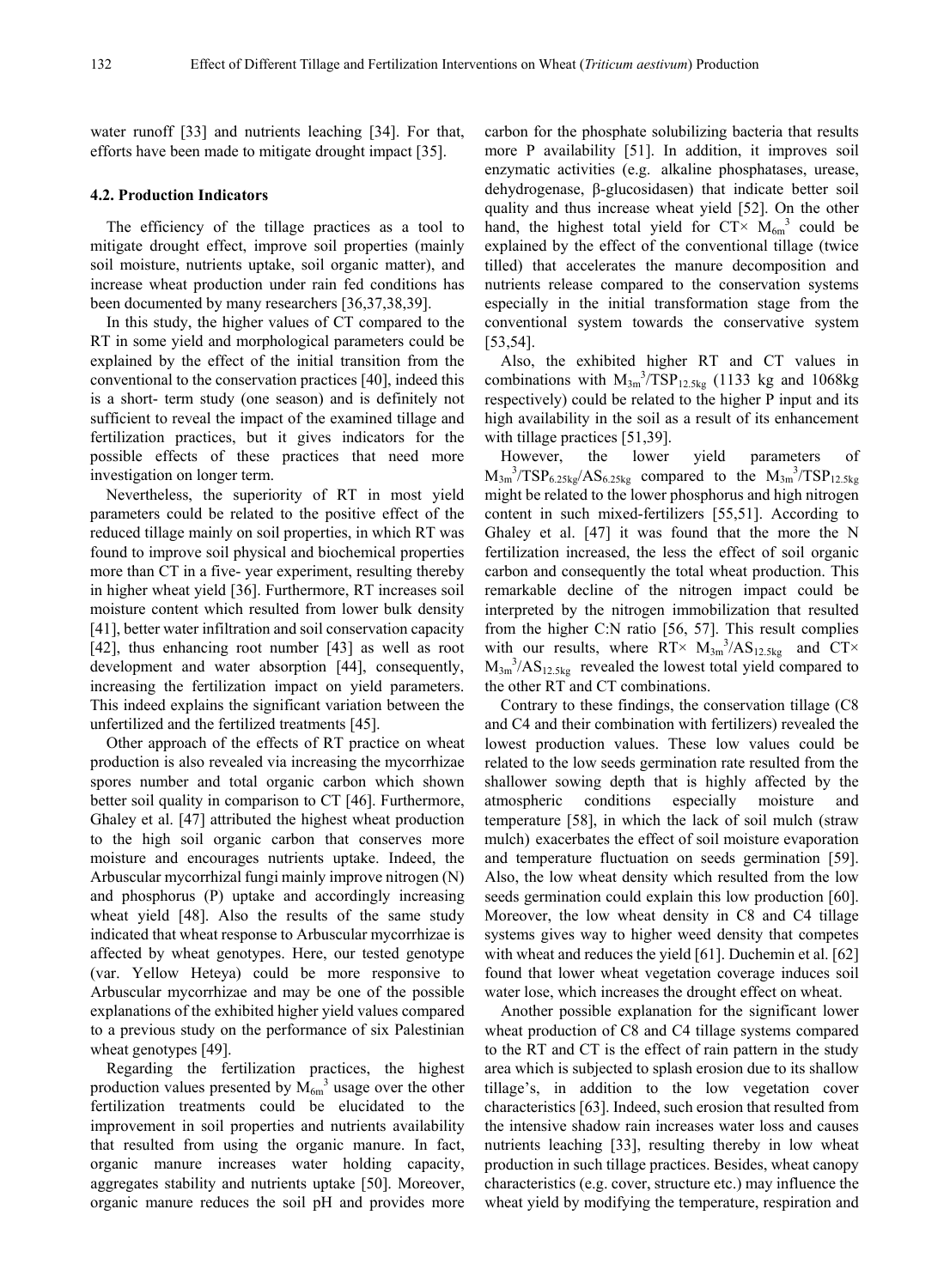evaporation rates, for example canopy temperature became more than the air temperature under drought stress [64] and this probably made C8 and C4 tillage systems that have low canopy cover and less water retention more affected by the heat stress.

Concerning the morphological characteristics, the highest presented values with RT practice and its combinations with different fertilizers might be related to the tillage effects and its effects on moisture and soil properties. For example, the superiority of RT in tillering as an important morphological trait could be related to the tillage effect [65,66] and its positive influence on soil moisture and soil properties [41]. Also, manure, nitrogenous and phosphorus fertilizers are found to improve tillers emergence, increase tillering and leaf areas as well as photosynthesis [67,68,69]. Contrary to these findings, significant lower tillering values revealed by C8 and C4 tillage systems which might be explained by the higher soil compaction implications [70].

Regarding the significantly high stem length values, it might be also related to the tillage effect and nitrogenous fertilizers [71], phosphorus fertilizers [67], manure [69] and the combination between the organic and inorganic fertilizers [72].

Similar positive trend goes also with the spike characteristics, which are also positively influenced by tillage system [66], fertilization treatments [72], as well as soil moisture content and tillering that are positively affected spike characteristics [73]. Indeed, the highest stem and spike length values were reflected on the total yield [74]. Khorami et al. [15] found an insignificant effect for the tillage system and a number of grain per spike. To the contrary of our results, Ali et al. [66] reported higher values for spike length and a number of kernels per spike for the conservation system over the conventional. This contradictory could be related to the soil characteristics and the absence of water stress in that experiment site; likewise Imran et al. [74] indicated higher results for RT comparing to CT (tillers, plant height, a number of grain per spike), but the conservative tillage gave the highest results.

## **5. Conclusions**

Reduced tillage (RT) has proven its high efficiency in improving soil properties in semi-arid conditions, and consequently increasing wheat productivity. Furthermore, this practice is less cost, less efforts and more applicable than CT (twice-tilled). Compatibly, the manure treatment  $(M_{6m}^3)$  is highly recommended for sustainable wheat production and to increase the grain yield due to its availability and its positive impact on soil properties and also limiting the usage of inorganic fertilizers and its bad implications on soil and underground water as well. Moreover,  $M_{3m}^{3}/TSP_{12.5kg}$  was the best choice to increase the straw yield. Finally, further researches are needed toward evaluating the effects of conservation tillage and its combinations with the organic fertilizers at a longer period.

## **Data Availability**

The data used to support the findings of this study are available from the corresponding author upon request.

# **Conflicts of Interest**

The authors declare that there are no conflicts of interest.

## **Acknowledgments**

The authors gratefully thank the Palestinian Agricultural Academic Cooperation (PAAC; NICHE-PAA, 233, project, NUFFIC, the Netherlands) for their partially financial support of this study.

## **REFERENCES**

- [1] Igrejas G., Branlard G., "The Importance of Wheat," In Wheat Quality for Improving Processing and Human Health, Springer, 2020, pp. 1-7.
- [2] Palmer C., "Milk and Cereals: Identifying Food and Food Identity among Fallāhīn and Bedouin in Jordan," The journal of the council for British research in the Levant, vol. no. 1, pp. 173-195, 2002. DOI: 10.1179/lev.2002.34.1.173
- [3] Albaba I., "Assessment of climate change impacts on wheat and barley production quality and quantity in Palestine," International Journal of Botany Studies, vol. 2, no. 3, pp. 52-54, 2017.
- [4] Al-Salimiyia M., De Luigi G., Abu-Rabada E., Ayad H., Basheer-Salimia R., "Adaption of Wheat genotypes to drought stress," International journal of environment, Agriculture and biotechnology (IJEAB), vol. 3, no. 1, pp. 182-186, 2018. DOI: 10.22161/ijeab/3.1.23
- [5] PCBS, Agricultural Statistics, Palestinian central bureau of statistics, Ramallah, Palestine, 2018.
- [6] Abu Hammad A., Salameh A., "Temperature analysis as an indicator of climate change in the central Palestinian mountains," Theoretical and applied climatology, vol. 136, 2018. DOI: 10.1007/s00704-018-2561-y
- [7] Mizyed N., "Climate change challenges to groundwater resources: Palestine as a case study," Journal of water resource and protection, vol. 10, pp. 215-229, 2018. DOI: 10.4236/jwarp.2018.102013
- [8] Basheer-Salimia R., Ward J. K., "Climate change and its effects on olive tree physiology in Palestine," Review of research journal, vol. 3. 2014, DOI: 10.9780/2249-894X/3 72014/688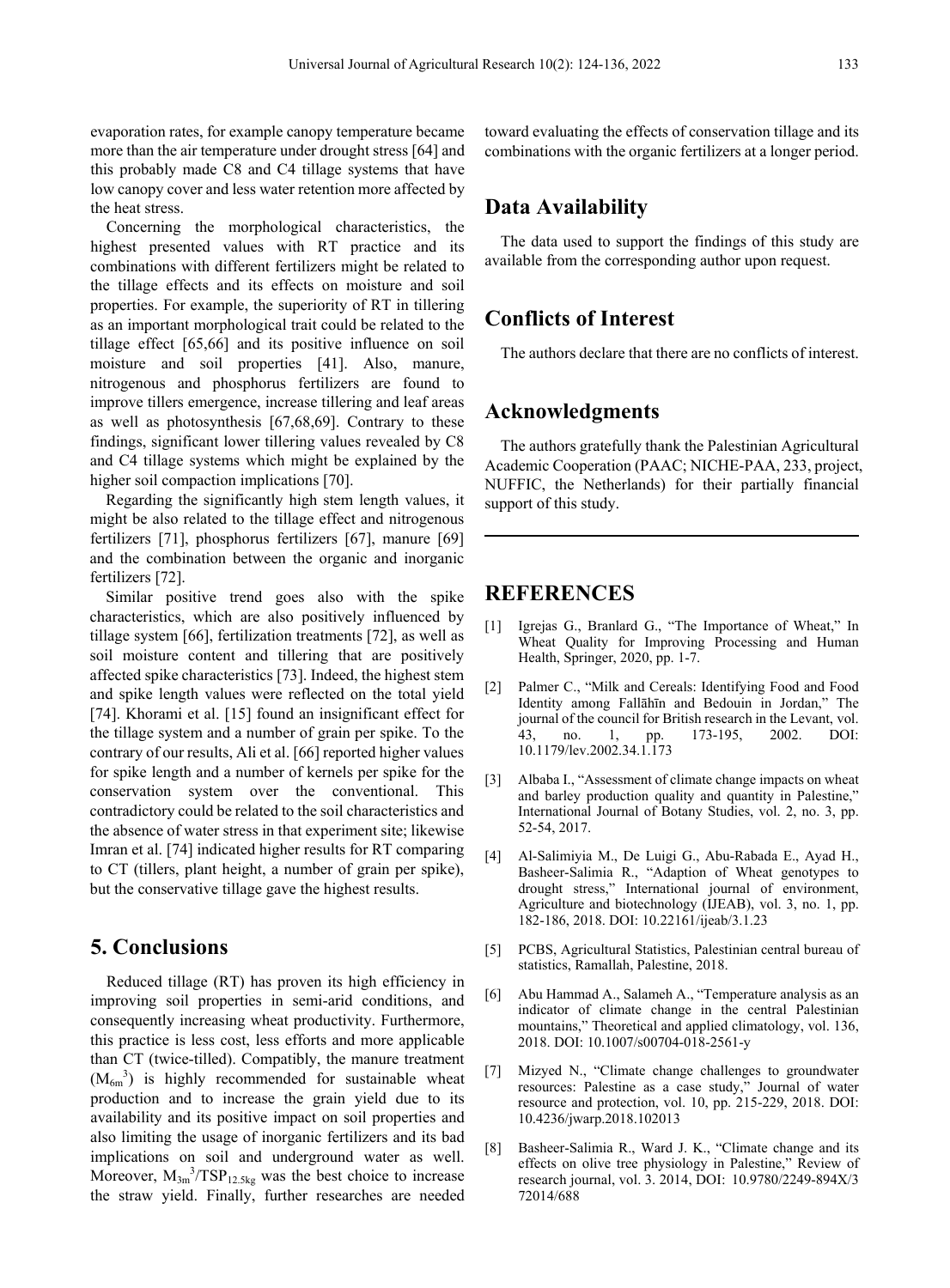- [9] Murtaza G., Rasool F., Habib R., Javed R., Sardar K., Ayub M. M., Ayub M. A., Rasool A., "A review of morphological, physiological and biochemical responses of plants under drought stress conditions," Imperial journal of interdisciplinary research (IJIR), vol. 2, no. 12, pp. 1600-1606, 2016.
- [10] Lipiec J., Doussan C., Nosalewicz A., Kondracka A., "Effect of drought and heat stresses on plant growth and yield: a review," Int. Agrophys, vol. 27, pp. 463-477, 2013. DOI: 10.2478/intag-2013-0017
- [11] Darai R., Ojha B., Sarker A., Sah R., "Genetics and breeding for drought tolerance in food legumes," International Journal of Environment, Agriculture and Biotechnology (IJEAB), vol. 1, pp. 958-967, 2016. DOI: 10.22161/ijeab/1.4.47
- [12] Farooq M. U., Cheema A. A., Ishaaq I., Zhu J., " Correlation and genetic component studies for peduncle length affecting grain yield in wheat," International journal of advanced and applied sciences, vol. 5, no. 10, pp. 67-75, 2018. DOI: 10.21833/ijaas.2018.10.010
- [13] Wery J., Silim S. N., Knight E. J., Malhotra R. S., Cousin R., "Screening techniques and sources of tolerance to extremes of moisture and air temperature in cool season food legumes," Euphytica, vol. 73, pp. 73–83, 1993. DOI: 10.1007/s10681-006-4723-8
- [14] Fazily T., Hunshal C. S., "Effect of organic manures on yield and economics of late sown wheat (*Triticum aestivum*)," International journal of research & review, vol. 6, no. 1, pp. 168-171, 2019.
- [15] Khorami S. S., Kazemeini S. A., Afzalinia S., Gathala M. K., "Changes in soil properties and productivity under different tillage practices and wheat genotypes: a short-term study in Iran," Sustainability, vol. 10, no. 9, 2018. DOI: 10.3390/su10093273
- [16] Ruiz M., Zambrana E., Fite R., Sole A., Tenorio J. L., Benavente E., "Yield and quality performance of traditional and improved bread and durum wheat varieties under two conservation tillage systems," Sustainability, vol. 11, no. 17, 2019. DOI: 10.3390/su11174522.
- [17] Mukhtiar A., Waqar A., Khalil M., Tariq M., Muhammad S., Hussain A., Kamal A., "Evaluating the potential organic manure for improving wheat yield and quality under agro-climatic conditions of Pakistan," Advances in Crop Science and Technology, vol. 6, no. 2, 2018. DOI: 10.4172/2329-8863.1000349
- [18] Pansu M., Gautheyrou J., "Handbook of soil analysis mineralogical, organic and inorganic methods," Springer, 2006.
- [19] Brupbacher R. H., "Analytical methods and procedures used in the soil testing laboratory," LSU Agricultural experiment station reports, 454. http://digitalcommons.lsu. edu/agexp/454. 1968.
- [20] Whitney D. A., Brown J. R., "Recommended chemical soil test procedures for the North Central Region." North Central Regional Publ, 1998, pp. 59–60.
- [21] Salama, A., Al-Omari, A., Abbady, N., Jarrar, S., "Common wheat varieties in Palestine (descriptive manual)," Ramallah, Palestine, 2014.
- [22] Khaliq I., Irshad A., Ahsan M., "Awns and Flag Leaf Contribution Towards Grain Yield in Spring Wheat (*Triticum aestivum* L.)," Cereal Research Communications, vol. 36, no. 1, pp. 65–76, 2008. DOI: vol. 36, no. 1, pp. 65–76, 10.1556/CRC.36.2008.1.7
- [23] Monneveux P., Jing R., Misra S. C., "Phenotyping for drought adaptation in wheat using physiological traits," Frontiers in Physiology, vol. 3, 2012. DOI: 10.3389/fphys.2012.00429
- [24] Boussakouran A., Sakar E., El Yamani M., Rharrabti Y, "Morphological traits associated with drought stress tolerance in six moroccan durum wheat varieties released between 1984 and 2007," J. Crop Sci. Biotech., vol. 22, pp. 345-353, 2019. DOI: 10.1007/s12892-019-0138-0
- [25] Elzinga C. L., Salzer D. W., Willoughby J. W., "Measuring and monitoring plant populations," Bureau of Land Management, 1998, pp. 113–135.
- [26] Mar S., Nomura H., Takahashi Y., Ogata K., Yabe M., "Impact of erratic rainfall from climate change on pulse production efficiency in lower Myanmar," Sustainability, vol. 10, 2018. DOI: 10.3390/su10020402
- [27] Imadi S. R., Gul A., Dikilitas M., Karakas S., Sharma I., Ahmad P., "Water stress: types, causes, and impact on plant growth and development," in Water Stress and Crop Plants. John Wiley & Sons, Ltd. 2016, pp. 343-355., DOI: 10.1002/9781119054450.ch21.
- [28] Senay G., Velpuri N., Bohms S., Budde M., Young C., Rowland J., Verdin J., "Drought monitoring and assessment: Remote sensing and modeling approaches for the famine early warning systems network," in Hydro-meteorological hazards, risks and disasters, Elsevier, 2015, pp. 233–262.
- [29] Maina J., Wandiga S., Gyampoh B., Charles G. K., "Analysis of average annual rainfall and average maximum annual temperature for a period of 30 years to establish trends in Kieni, Central Kenya," Journal of Climatol weather forecasting, vol. 7, no. 3, 2020. DOI: 10.35248/2332-2594.7.249
- [30] Gesch R., Dose H., Forcella F., "Camelina growth and yield response to sowing depth and rate in the northern Corn Belt USA," Industrial Crops and Products, vol. 95, pp. 416–421, 2017. DOI: 10.1016/j.indcrop.2016.10.051
- [31] Kesho A., Chala A., Shikur E., "Fungi associated with wheat (Triticum spp.) in south east ethiopia under storage conditions," Academic research journal of agricultural science and research, vol. 8, no. 2, pp. 109-117, 2020. DOI: 10.14662/ARJASR2020.005
- [32] Yang B., Wanga P., You D., Liu W., "Coupling evapotranspiration partitioning with root water uptake to identify the water consumption characteristics of winter wheat: A case study in the north China plain," Agricultural and Forest Meteorology, vol. 259, pp. 296–304, 2018. DOI: 10.1016/j.agrformet.2018.05.017
- [33] Safi A., Mohammad A. G., "Impacts of different water harvesting techniques on barley productivity under semi-arid conditions in Palestine," Hebron university research journal, vol. 8, pp. 66-80, 2019.
- [34] Huang C., Yermiyahu U., Shenker M., Ben-Gal A., "Effect of leaching events on the fate of polyhalite nutrient minerals used for crop fertilization," Journal of plant nutrition, vol.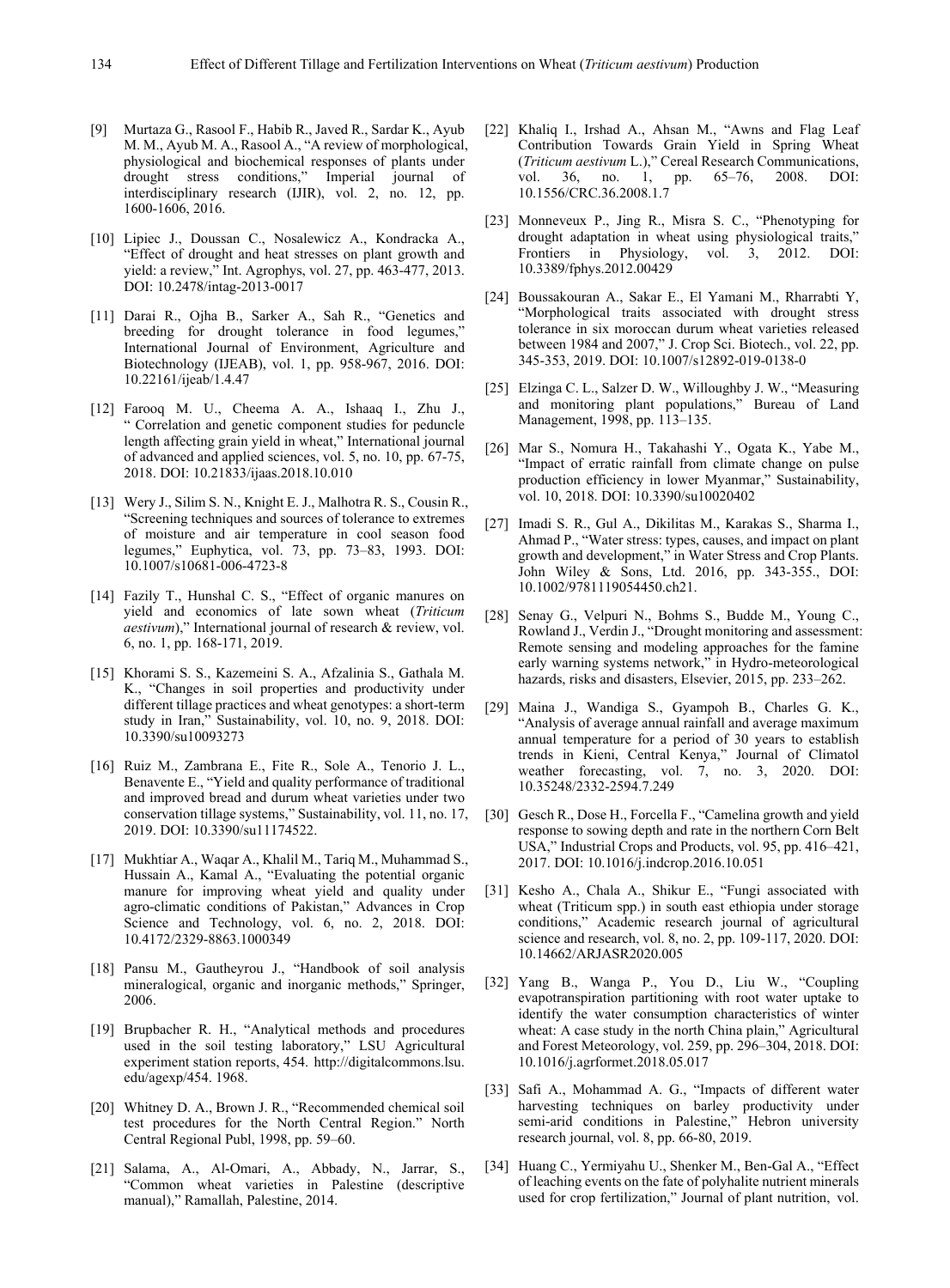43, no. 2, pp. 1-15, 2020. DOI: 10.1080/01904167.2020.1783294

- [35] Eludoyin A., Eludoyin O., Eslamian S., "Drought Mitigation Practices," in Handbook of drought and water scarcity, Francis and Taylor, CRC Press, 2017, pp. 391-402.
- [36] Lopez-Garrido R., Madejon E., León-Camacho M., Girón I., Moreno F., Murillo J., "Reduced tillage as an alternative to no-tillage under Mediterranean conditions: A case study," Soil & Tillage Research, vol. 140, pp. 40–47, 2014. DOI: 10.1016/j.still.2014.02.008
- [37] Stanek-Tarkowska J., Czyż E., Dexter A., Sławiński C., "Effects of reduced and traditional tillage on soil properties and diversity of diatoms under winter wheat," Int. Agrophys., vol. 32, pp. 403-409, 2018.
- [38] Hofmeijer M., Krauss M., Berner A., Peigné J., Mäder J., Armengot L., "Effects of reduced tillage on weed pressure, nitrogen availability and winter wheat yields under organic management," Agronomy, vol. 9, no. 4, 2019. DOI: 10.3390/agronomy9040180.
- [39] Singh D., Lenka S., Lenka N., Trivedi S., Bhattacharjya S., Sahoo S., Saha J., Patra A., "Effect of reversal of conservation tillage on soil nutrient availability and crop nutrient uptake in soybean in the vertisols of central India,"<br>Sustainability, vol. 12, no. 16, 2020. DOI: Sustainability, 10.3390/su12166608
- [40] Peigné J., Messmer M., Aveline A., Berner A., Mäder P., Carcea M., Narducci V., Samson M. F., Thomsen I. K., Celette F,. David C., "Wheat yield and quality as influenced by reduced tillage in organic farming," Org. Agr., vol. 4, pp. 1–13, 2014. DOI: 10.1007/s13165-013-0055-x
- [41] Gholami A., Asgari H. R., Zeinali E., "Effect of different tillage systems on soil physical properties and yield of wheat (Case study: Agricultural lands of Hakim Abad village, Chenaran township, Khorasan Razavi province)," International journal of advanced biological and biomedical research, vol. 2, no. 5, pp. 1539-1552, 2014.
- [42] Acar M., Çelik I., Günal H., "Effects of long-term tillage systems on soil water content and wheat yield under mediterranean conditions," Journal of new theory, vol. 17, pp. 98-108, 2017.
- [43] Volkmar K., "Effects of biopores on the growth and N' uptake of wheat at three levels of soil moisture," Canadian journal of soil science, vol. 76, pp. 453– 458, 1996. DOI: 10.4141/cjss96-056
- [44] Gangwar H. K., Singh G., Srivastava M., Jaiswal P., Pal S., Kumar D., Singh A., "Effect of tillage management modules and seed rates on yield and economic of late sown varieties of wheat (*Triticum aestivum* L.) in rice fallow," Journal of Pharmacognosy and Phytochemistry, vol. 8, no. 6. pp. 466-469, 2019.
- [45] Abedi, T., Alemzadeh, A., Kazemeini, S. A., "Effect of organic and inorganic fertilizers on grain yield and protein banding pattern of wheat," Aust. J. Crop Sci., vol. 4, no. 6. pp. 384-389, 2010.
- [46] Celik I., Barut Z. B., Ortas I., Gok M., Demirbas A., Tulun Y., Akpinar C., "Impacts of different tillage practices on some soil microbiological properties and crop yield under semi-arid Mediterranean conditions," International Journal of Plant Production, vol. 5, no. 3, pp. 237-254, 2011. DOI:

10.22069/IJPP.2012.736

- [47] Ghaley B. B., Wösten H., Olesen J. E., Schelde K., Baby S., Karki Y. K., Børgesen C. D., Smith P., Yeluripati J., Ferrise R., Bindi M., Kuikman P., Lesschen J. P., Porter J. R., "Simulation of soil organic carbon effects on long-term winter wheat (*Triticum aestivum*) production under varying fertilizer inputs," Frontiers in Plant Science, vol. 9, 2018. DOI: 10.3389/fpls.2018.01158
- [48] Thirkell T., Pastok D., Field K., "Carbon for nutrient exchange between *Arbuscular mycorrhizal* fungi and wheat varies according to cultivar and changes in atmospheric carbon dioxide concentration," Glob Change Biol. vol. 6, pp. 1725–1738, 2020. DOI: 10.1111/gcb.14851
- [49] Basheer-Salimia R., Atawnah S., "Morphological features, yield components and genetic relatedness of some wheat genotypes grown in Palestine," World journal of agricultural research, vol. 2, no. 1, pp. 12-21, 2014. DOI: 10.12691/wjar-2-1-3
- [50] Rasul G., Ahmed S., Ahmed M., "Influence of different organic fertilizers on growth and yield of wheat Am-Euras," J. Agric. & Environ. Sci., vol. 15, no. 6, pp. 1123-1126, 2015. DOI: 10.5829/idosi.aejaes.2015.15.6.12680
- [51] Nosratabad A., Etesami H., Shariati S., "Integrated use of organic fertilizer and bacterial inoculant improves phosphorus use efficiency in wheat (*Triticum aestivum* L.) fertilized with triple superphosphate," Rhizosphere, vol. 3, pp. 109–111, 2017. DOI: 10.1016/j.rhisph.2017.03.001
- [52] Liu E., Changrong Y., Xurong M., Wenqing H., So H., Linping D., Qin L., Shuang L., Tinglu F., "Long term effect of chemical fertilizer, straw, and manure on soil chemical and biological properties in north-west China," Geoderma, vol. 150, pp. 173–180, 2010. DOI: vol. 150, pp. 173–180, 2010. DOI: 10.1016/j.geoderma.2010.04.029
- [53] Lupwayi N., Clayton G., O'Donovan J., Harker K., Turkington T., Rice W., "Decomposition of crop residues under conventional and zero tillage," Canadian journal of soil science, vol. 84, pp. 403–410, 2004. DOI: 10.4141/S03-082
- [54] Houben D., Faucon M., Mercadal A., "Response of organic matter decomposition to no-tillage adoption evaluated by the tea bag technique," Soil Syst., vol. 2, 2018. DOI: 10.3390/soilsystems2030042
- [55] Haile D., Nigussie D., Ayana A., "Nitrogen use efficiency of bread wheat: Effects of nitrogen rate and time of application," Journal of soil science and plant nutrition, vol. 12, no. 3, pp. 389-409, 2012. DOI: 10.4067/S0718-95162012005000002
- [56] Stevenson F., Cole M., "The internal cycle of nitrogen in soil," in Cycles of Soils: Carbon, Nitrogen, Phosphorus, Sulfur, Micronutrients, John Wiley & Sons, 1999, pp. 191– 229.
- [57] Pan F., Yu W., Ma Q., Zhou H., Jiang C., Xu G., Ren J., "Influence of 15N-labeled ammonium sulfate and straw on nitrogen retention and supply in different fertility soils," Biol. Fertil. Soils., vol. 53, pp. 303–313, 2017. DOI: 10.1007/s00374-017-1177-1
- [58] Pittelkow C. M., Linquist B. A., Lundy M. E., Liang X., Van Groenigen K. J., Lee J., Van Gestel N., Six J., Venterea R. T., Van Kessel C., "When does no-till yield more? A